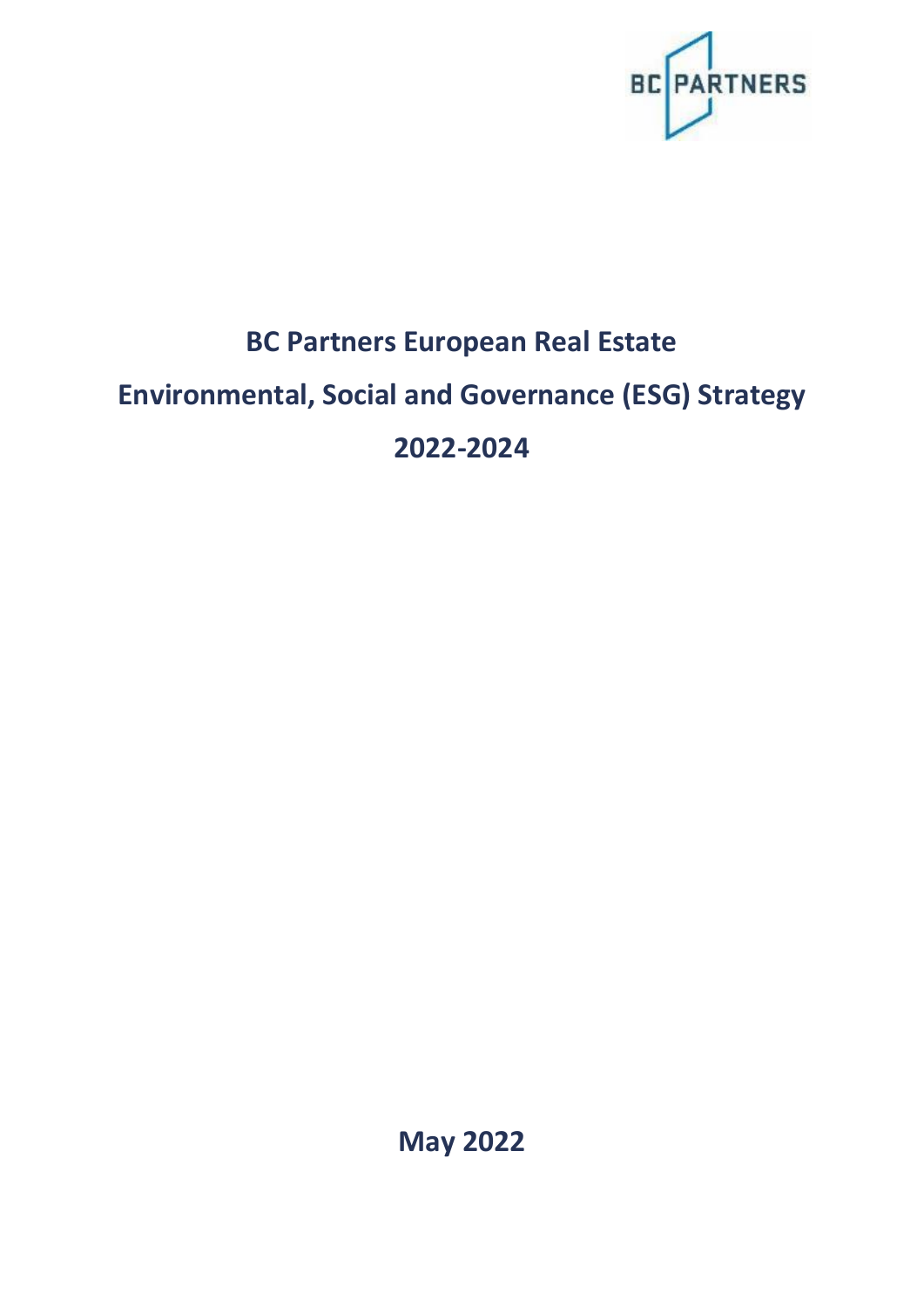

# Contents

### **Version Control**

| <b>Version</b> | <b>Date</b> | <b>Changes</b>                                | <b>Responsible Individual</b> |
|----------------|-------------|-----------------------------------------------|-------------------------------|
| 1.0            | 21/04/2021  | <b>Creation of ESG Strategy</b>               | Megan Such                    |
| 1.0            | 28/04/2021  | Review & approval                             | <b>Olivier Garnier</b>        |
| 1.1            | 19/05/2021  | Minor amendments to Our Ambition and PRI      | Megan Such                    |
|                |             | sections. Introduction of ESG Committee       |                               |
|                |             | organogram and addition of GRESB and          |                               |
|                |             | <b>BREEAM</b> objectives                      |                               |
| 1.1            | 20/05/2021  | Review & approval                             | <b>Olivier Garnier</b>        |
| 1.2            | 26/05/2021  | Addition of Green Building Certification      | Megan Such                    |
|                |             | Schemes for various countries. Updates to ESG |                               |
|                |             | Implementation Objectives and Environmental   |                               |
|                |             | and Social Targets for Developments           |                               |
| 2.0            | 04/05/2022  | Update for 2022                               | <b>Olivier Garnier</b>        |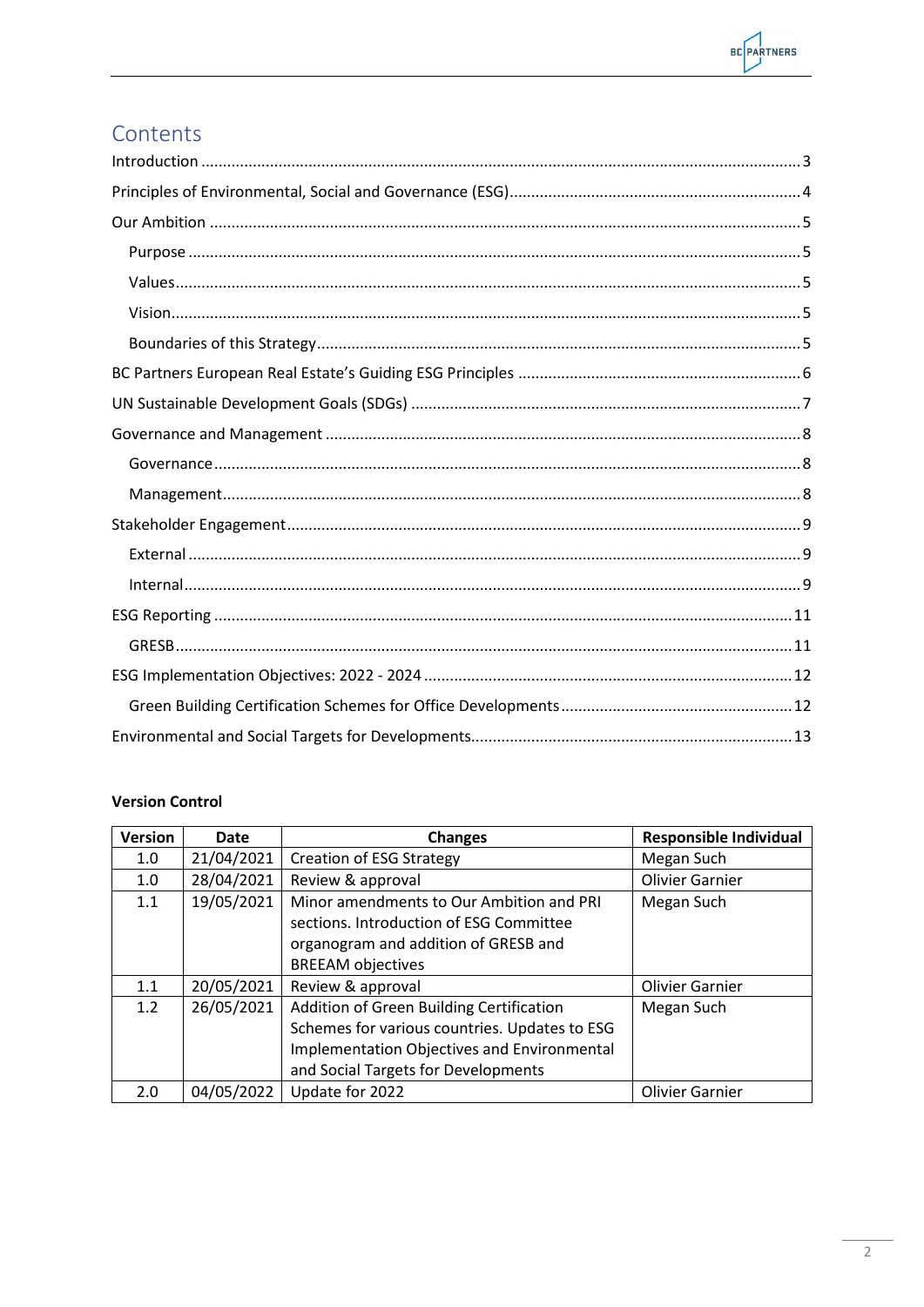### <span id="page-2-0"></span>Introduction

BC Partners European Real Estate ("BCP ERE") is a real estate investment platform launched in 2018 as a fully integrated business within BC Partners. It defines bespoke capital deployment strategies fitting local market-specific dynamics and leverages BC Partners' strong operational ethos to create value from real estate investments across all major asset classes.

From the outset, BCP ERE incorporated environmental and social factors into its development strategy, as evidenced by a series of policies and procedures – particularly the Environmental, Social and Governance (ESG) policy which has seen several iterations over the years. This helped drive sound investment decision making and create value for our investors, our portfolio, our team members and the communities we are proud to be a part of.

Since 2021, BCP ERE has been taking a more strategic approach to ESG, developing and implementing an ESG programme tailored to the risks and opportunities presented by climate change (physical and transitional), legislation, increasing public concern about environmental and social issues and growing investor attention to ESG criteria and performance.

This document communicates the holistic approach that BCP ERE aims to implement and apply to all its development projects. It sets out the vision, principles and implementation practices that the company adheres to and is fully aligned – where appropriate - with BC Partners' 202[1](#page-2-1) ESG Policy<sup>1</sup>.

This strategy is available for use by key stakeholders of the fund including investors, the fund management team, the asset and property management team, and development management partners.

This document applies to all BCP ERE operations and developments.

<span id="page-2-1"></span><sup>&</sup>lt;sup>1</sup> https://www.bcpartners.com/system/uploads/fae/file/asset/3/2021\_ESG\_Policy\_09\_23\_2021.pdf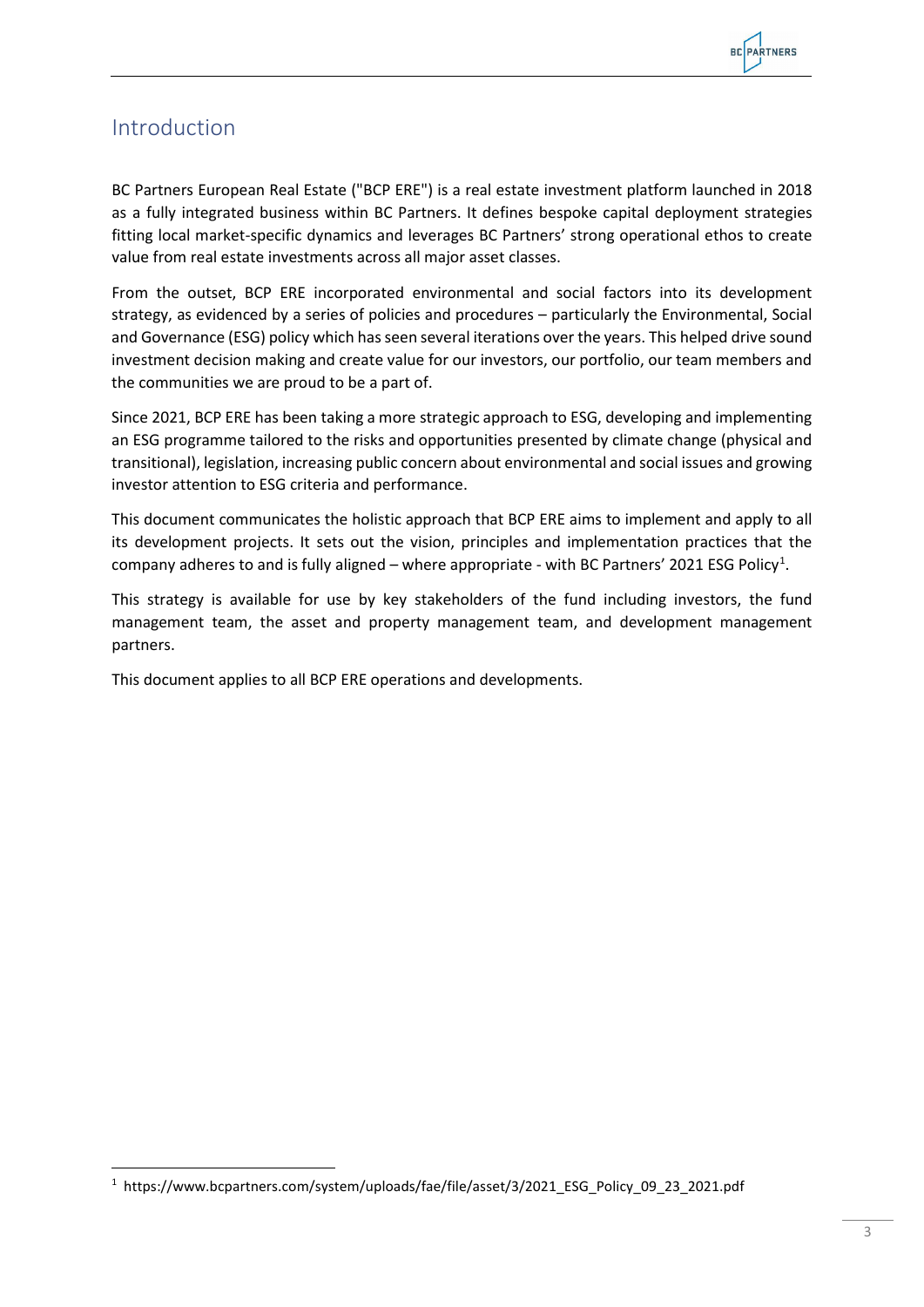# <span id="page-3-0"></span>Principles of Environmental, Social and Governance (ESG)

The UN World Commission on Environment and Development's definition of sustainability is as follows: "*sustainable development is development that meets the needs of the present without compromising the ability of future generations to meet their own needs."* 

Sustainability is therefore often described using the interconnectivity between the needs of the environment, of society and of the economy. These three pillars of sustainability are clearly interlinked and cannot be viewed in isolation (as demonstrated in Figure 1 below).



*Figure 1. Three pillars of sustainability*

Within capital markets, sustainability is often presented as Environmental, Social and Governance or Responsible Property Investment (RPI). BCP ERE has adopted the former.

The strategy and approach communicated throughout this document primarily covers BCP ERE's approach to the environment from an impact and climate perspective, and (socially) from a perspective of creating positive social impact on society through its operations and activities.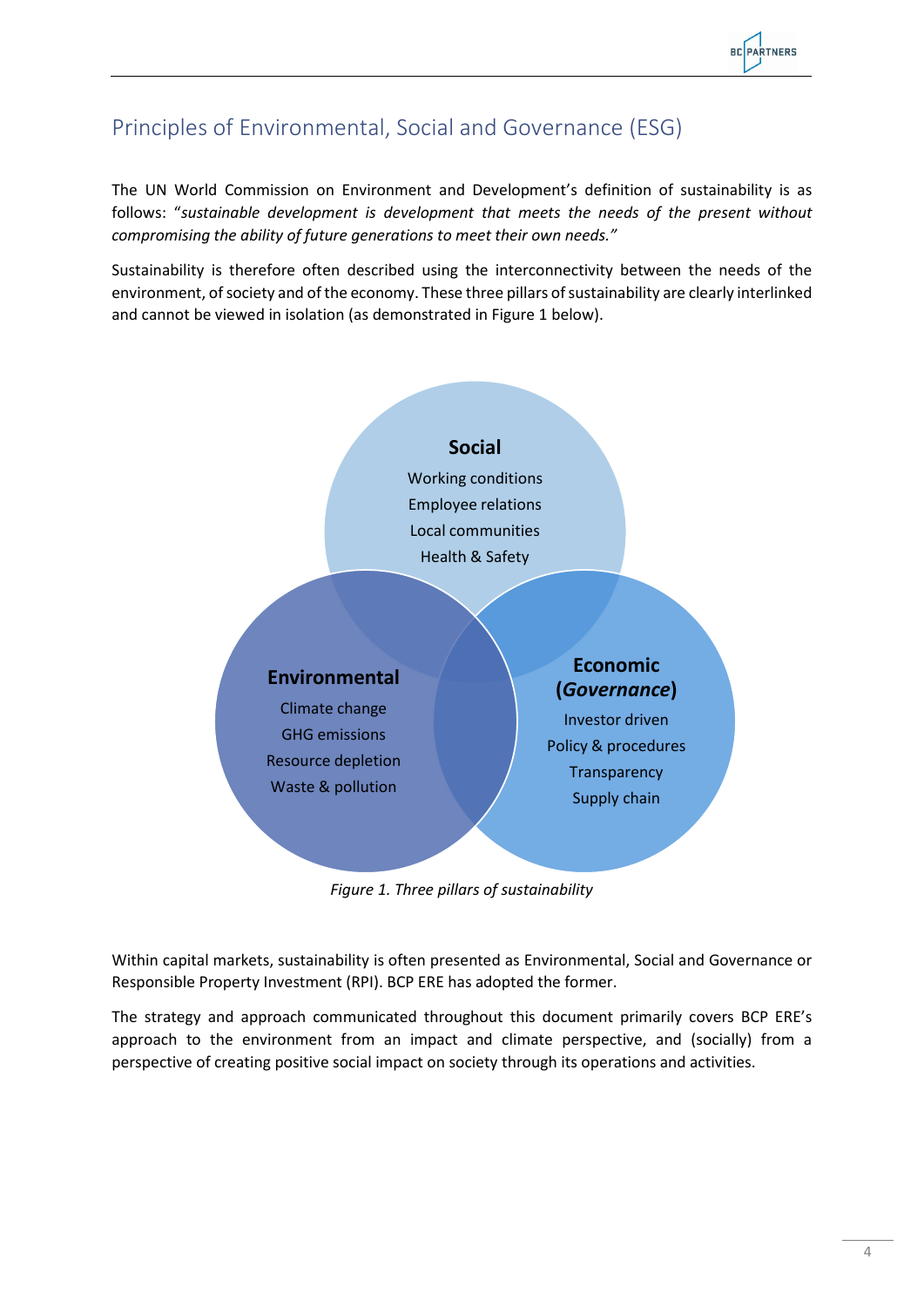### <span id="page-4-0"></span>Our Ambition

### <span id="page-4-1"></span>Purpose

BCP ERE aims to grow and improve performance of the real estate investments it advisesin all respects – including environmental, social and governance performance – with a view to promoting the longterm sustainability of each investment. It believes that strong ESG performance is not merely the right thing to do for its numerous stakeholders: BCP ERE believes that effective ESG management reduces risk and creates value.

At its core, BCP ERE supports various social efforts such as Healthcare, Community Development, Environmental Preservation and Conservation, Education, and the Arts through its BCP Foundation and through its personal commitments.

To that end, the purpose of this strategy is to articulate BCP ERE's approach to integrating ESG into its investment, ownership, and reporting activities.

### <span id="page-4-2"></span>Values

BCP ERE is a values-driven private equity firm that combines its investment and development professionals' decades of industry expertise with forward-looking vision about the markets, companies and communities in which it invests.

### <span id="page-4-3"></span>Vision

BCP ERE aspires to become an investment platform known and recognised for its commitment to ESG and its adherence to the highest environmental, social and quality standards in order to maximise long-term impact and value to all its stakeholders.

### <span id="page-4-4"></span>Boundaries of this Strategy

This strategy applies to all assets within BCP ERE. However, BCP ERE recognises that all assets will present different opportunities which will vary in the level of environmental and social impact they deliver, dependent upon limitations posed by the public realm, amenities, and facilities to deploy this strategy fully across the portfolio as well las the nature of the existing assets.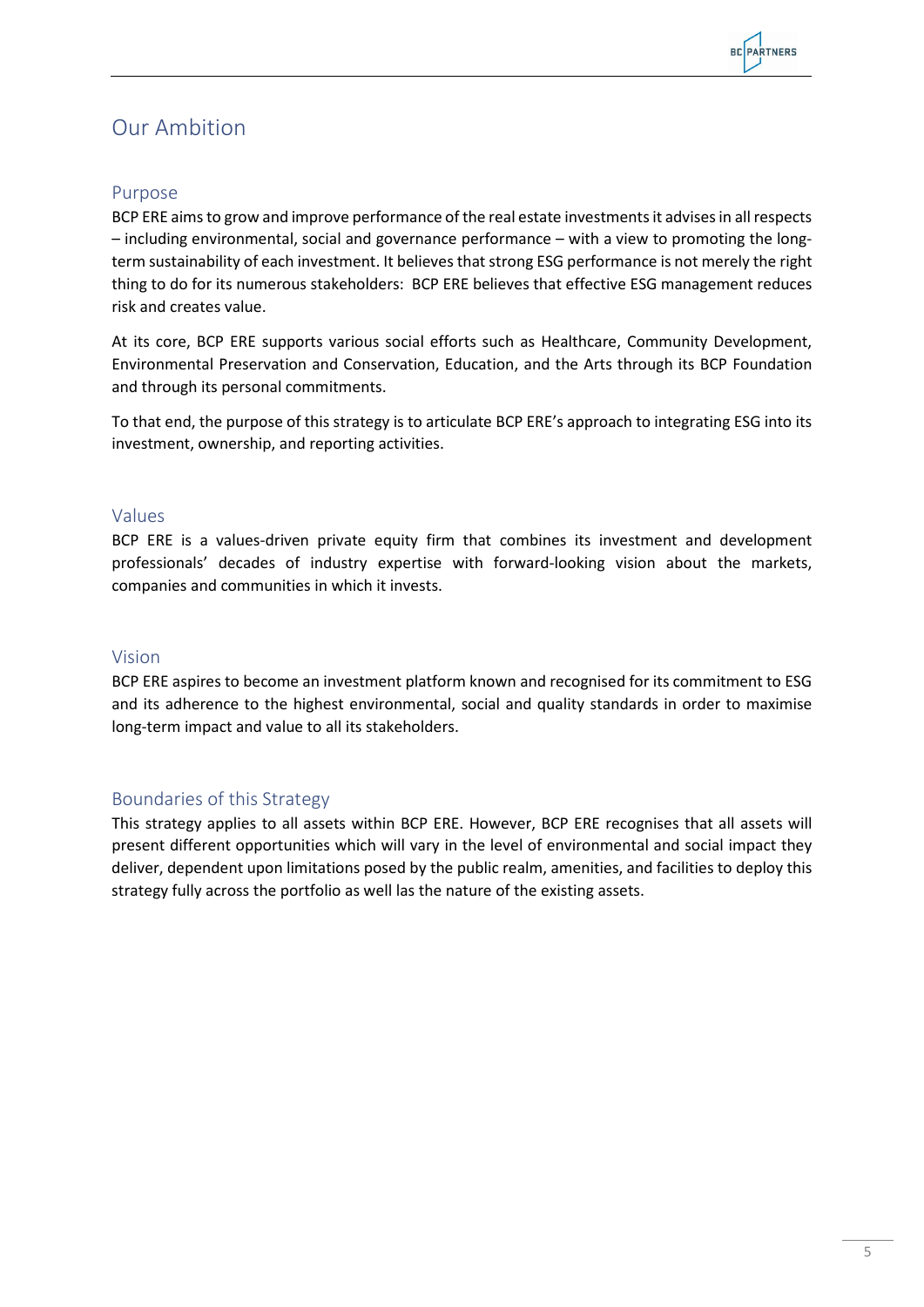**BC PARTNERS** 

# <span id="page-5-0"></span>BC Partners European Real Estate's Guiding ESG Principles

BC Partners, BCP ERE's parent company, has been a signatory to the UN's Principles for Responsible Investment (UN PRI – see https://www.unpri.org/pri/what-are-the-



principles-for-responsible-investment) since 2009 and recognises the importance of environmental, social and corporate governance issues vis-à-vis its investors, portfolio companies, employees, and other stakeholders.

BC Partners also signed on as a Task Force on Climate-related Financial Disclosures (TCFD) supporter in 2020, before carrying out is first-ever climate risk assessment in 2021. This resulted in its first TCFD-aligned disclosures in BC Partners' 2021 ESG Report.



Finally, BC Partners signed on to additional initiatives, the Initiative Climat Internationale (iCI), the Sustainability Accounting Standards Board (SASB), the Partnership for Carbon Accounting Financials (PCAF), and the ILPA Diversity in Action Initiative. Accordingly, BCP ERE commits to considering all stakeholders in the transactions it advises on and arrange, including its Limited Partners, employees, its customers and suppliers, any relevant authorities, and local communities. While BCP ERE aims to consider all material ESG issues in each transaction, the below graphic summarises its guiding principles in each of the three ESG areas.



supply chains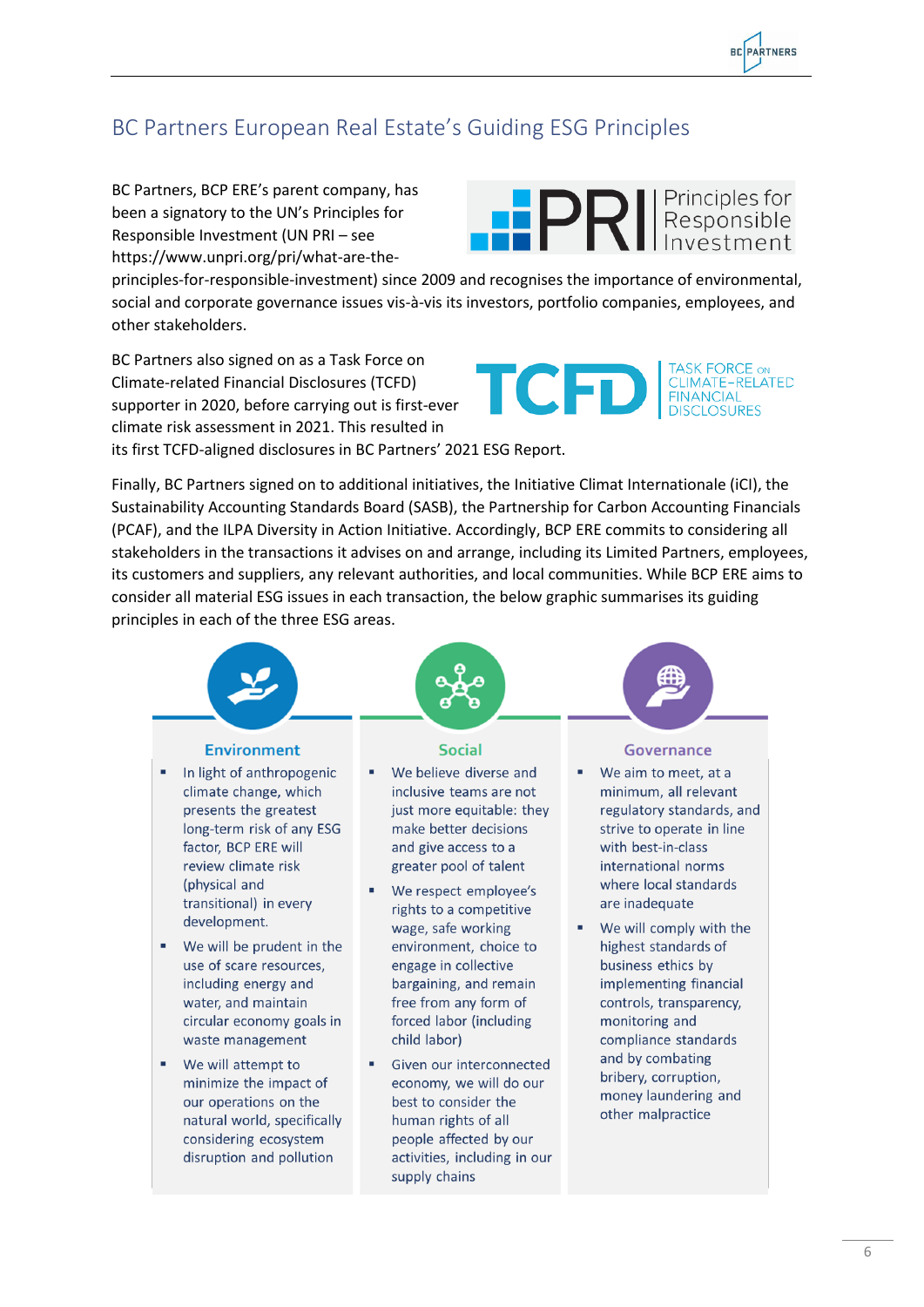# <span id="page-6-0"></span>UN Sustainable Development Goals (SDGs)

In 2015, the United Nations adopted the 2030 Agenda for Sustainable Development and its 17 Sustainable Development Goals ('SDGs'). The SDGs call for worldwide action among governments, business and civil society to end poverty and create a life of dignity and opportunity for all, within the boundaries of the planet.

In developing its ESG strategy, BCP ERE has considered the UN SDGs and the associated 169 targets. Following that review, BCP ERE has prioritised the following four SDGs:

| <b>UN SDGs</b>                      | <b>Definition</b>                                                                                                                | <b>Our Response</b>                                                                                                                                                                    |
|-------------------------------------|----------------------------------------------------------------------------------------------------------------------------------|----------------------------------------------------------------------------------------------------------------------------------------------------------------------------------------|
| <b>GOOD HEALTH</b><br>AND WELL-BEIN | Ensure healthy lives and<br>promote well-being for all at all<br>ages                                                            | Inform employees and local<br>communities at our place of work as well as<br>occupiers and local communities in and<br>around our assets on health, wellbeing and<br>workplace safety. |
|                                     | Ensure access to affordable,<br>reliable, sustainable and<br>modern energy for all                                               | Ensure that affordable and clean energy is<br>considered at our developments and<br>renewable energy production is<br>implemented where possible.                                      |
|                                     | Promote sustained, inclusive<br>and sustainable economic<br>growth, full and productive<br>employment and decent work<br>for all | Respect and appreciate our employees and<br>supply chain partners to promote both<br>economic growth and ethical working<br>practices across all our business operations.              |
|                                     | Make cities and human<br>settlements inclusive, safe,<br>resilient and sustainable                                               | Ensure that climate resilience is considered<br>and implemented and that fully accessible<br>public spaces are included at our<br>developments.                                        |
|                                     | Take urgent action to combat<br>climate change and its<br>impact                                                                 | Ensure that we continue to minimise the<br>environmental and carbon impact of our<br>developments while progressing towards<br>Net Zero as an organisation.                            |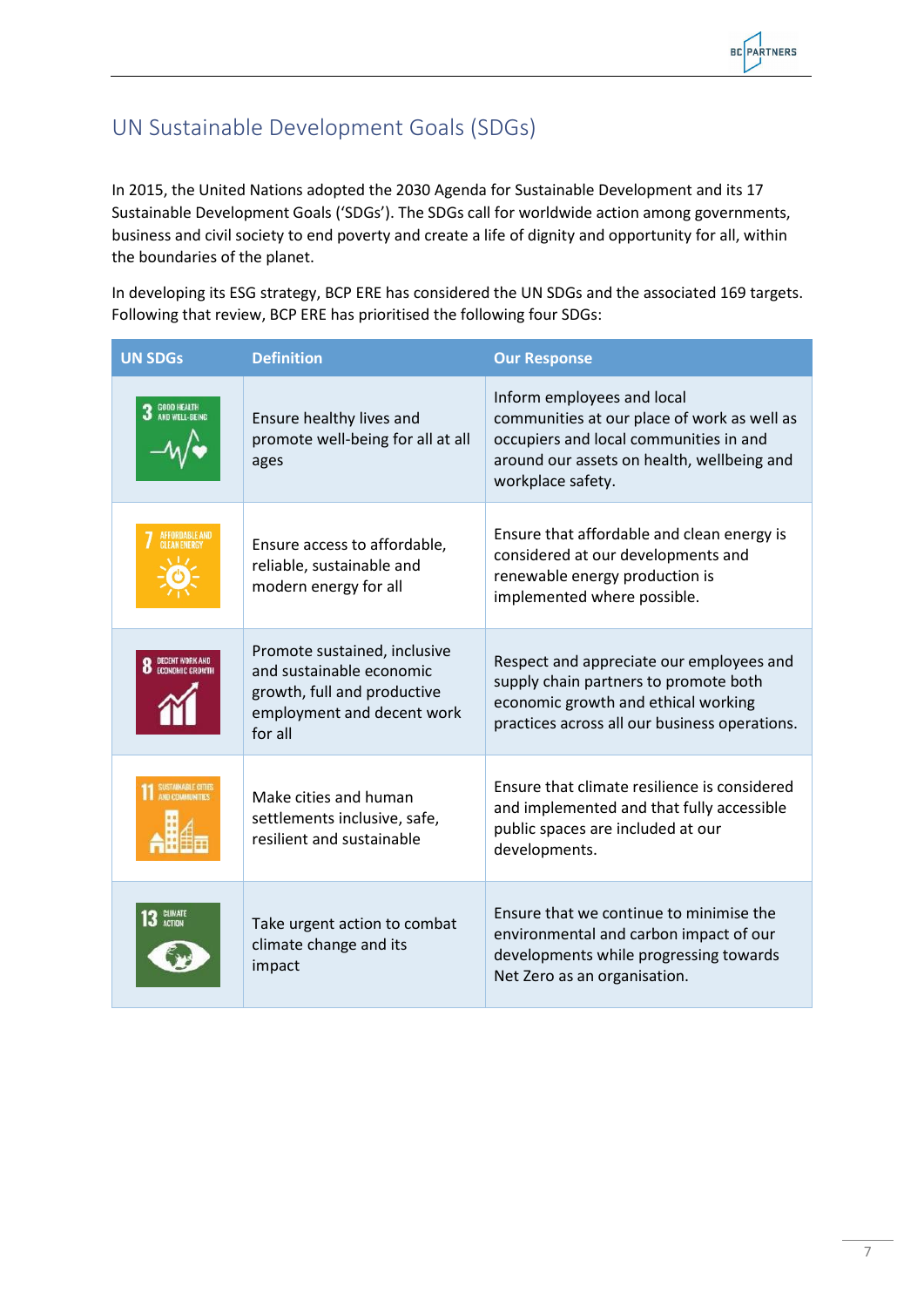### <span id="page-7-0"></span>Governance and Management

### <span id="page-7-1"></span>Governance

Governance is core to ensuring the successful delivery of this strategy. Clear roles, responsibilities, reports and lines of communications are established to ensure the required outcomes are achieved.

Ultimate responsibility for ESG at the firm lies within its Executive Committee, which oversees ESG through the ESG Committee, chaired by Nikos Stathopoulos. Implementation of ESG integration is led by its dedicated Head of ESG, Colin Etnire. The Investment Committee is responsible for assessing ESG within each deal that it considers.

Finally, all staff are expected to support ESG efforts when relevant to their function. To ensure BCP ERE'sinvestment professionals and other staff members are well suited to carry out these procedures, BCP ERE will hold regular trainings at the firm level and within different functional areas.

### <span id="page-7-2"></span>Management

The below diagram demonstrates how BCP ERE has designed its ESG strategy and how it will be managed. Each box relates to a section within this document in which more details can be found.

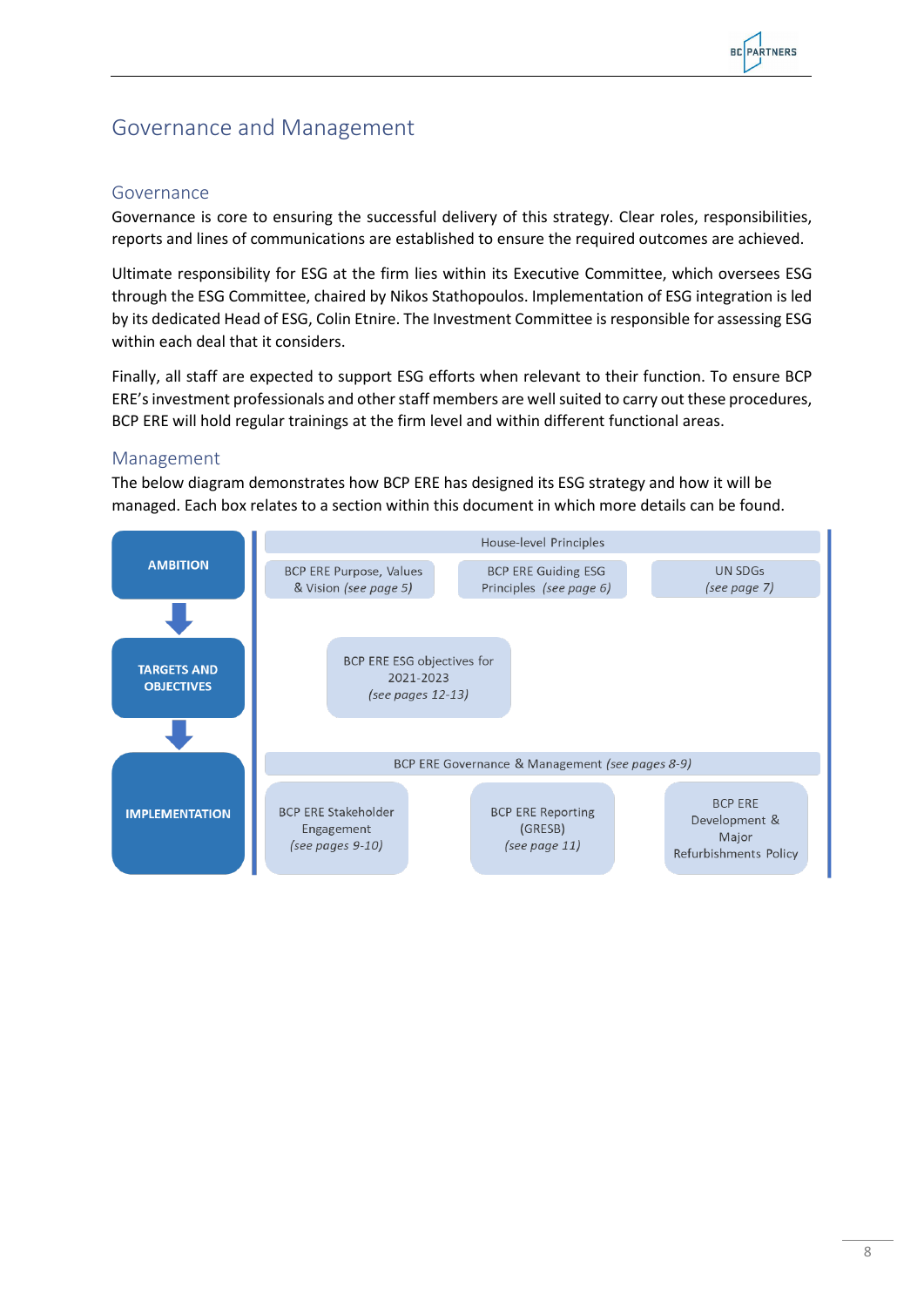# <span id="page-8-0"></span>Stakeholder Engagement

<span id="page-8-1"></span>External

Stakeholder engagement is critical to the success of the ESG programme. BCP ERE has defined the following list of key external stakeholders alongside the role each has in the ESG programme and in driving environmental and social impact.

| <b>Group</b>                                 | Role in driving environmental and<br>social impact                                                                                                                                                                                                                                                                                                                                                              | <b>How BC Partners Real Estate will</b><br>engage                                                                                                                                                                                                                                                                                                                                |
|----------------------------------------------|-----------------------------------------------------------------------------------------------------------------------------------------------------------------------------------------------------------------------------------------------------------------------------------------------------------------------------------------------------------------------------------------------------------------|----------------------------------------------------------------------------------------------------------------------------------------------------------------------------------------------------------------------------------------------------------------------------------------------------------------------------------------------------------------------------------|
| <b>Investors</b>                             | Ensuring environmental and social<br>$\bullet$<br>considerations are incorporated<br>throughout the investment cycle -<br>keeping BCP ERE accountable to<br>the ESG policy and strategy<br>Identifying and communicating to<br>$\bullet$<br>BCP ERE where the ESG policy and<br>strategy are not being adhered to<br>Monitoring of the ESG<br>$\bullet$<br>performance of the developments<br>being invested in | Reporting of Environmental and<br>$\bullet$<br>Social performance within<br>development projects<br>Conducting research as part of<br>$\bullet$<br>ESG due diligence to ensure that<br>investments do not wilfully<br>exploit vulnerable communities<br>and/or create significant<br>damage to the environment<br>and/or society                                                 |
| <b>Suppliers &amp;</b><br><b>Contractors</b> | Provide services against BCP ERE<br>$\bullet$<br>environmental and social<br>requirements, as detailed in BCP<br><b>ERE's Employers Requirements</b><br>providing regular updates on<br>performance against Key<br>Performance Indicators (KPIs)<br>Deliver services in line with<br>$\bullet$<br>applicable compliance obligations<br>and so as not to harm the<br>environment and/or society                  | Communicate the ESG brief for<br>$\bullet$<br>developments to raise<br>awareness of BCP ERE's ESG<br>ambition<br>Identify and communicate<br>$\bullet$<br>performance KPIs that must be<br>met prior to commencing<br>formal engagement                                                                                                                                          |
| Local<br><b>Communities</b>                  | Recipients of well-designed<br>$\bullet$<br>buildings that support the<br>development of communities and<br>local areas<br>Support from BCP ERE in the form<br>$\bullet$<br>of its charity BC Partners<br>Foundation                                                                                                                                                                                            | BCP ERE will hold general public<br>$\bullet$<br>feedback sessions on major<br>development schemes before,<br>during and after construction<br><b>BCP ERE will integrate</b><br>$\bullet$<br>community-focused initiatives<br>within development projects<br>BCP ERE employees will identify<br>$\bullet$<br>and communicate to BC<br>Partners Foundation charities to<br>engage |

### <span id="page-8-2"></span>Internal

Within BCP ERE, internal stakeholders are critical to delivery of the ESG programme. The table below highlights the expectation of each team with BCP ERE.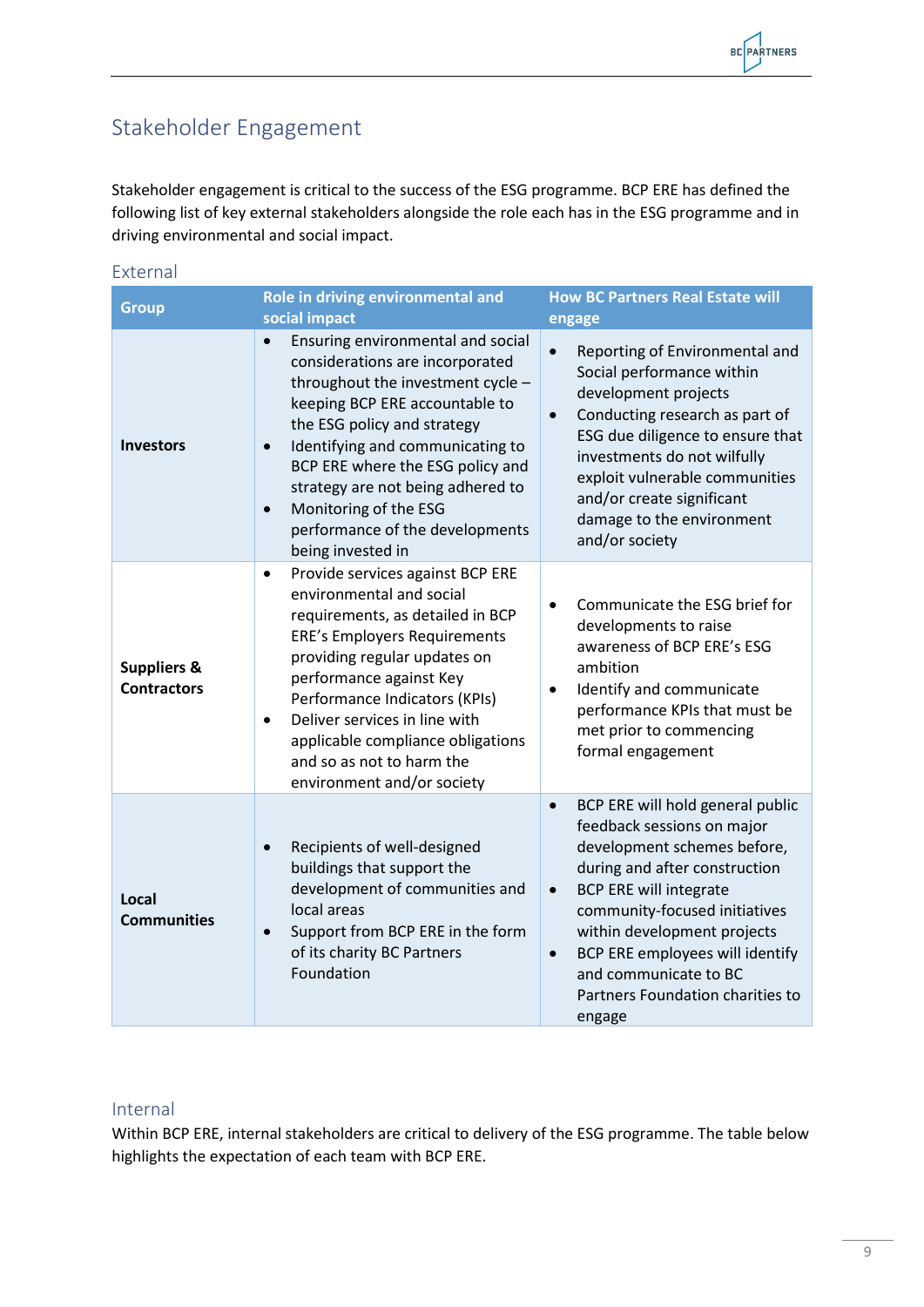

| <b>Group</b>            | <b>Role in ESG programme</b>                                                                                                                                                                                                                                                                                                                                                                                                                                                                                                                                                                                                                                                                                                                                                                               |
|-------------------------|------------------------------------------------------------------------------------------------------------------------------------------------------------------------------------------------------------------------------------------------------------------------------------------------------------------------------------------------------------------------------------------------------------------------------------------------------------------------------------------------------------------------------------------------------------------------------------------------------------------------------------------------------------------------------------------------------------------------------------------------------------------------------------------------------------|
| <b>ESG Committee</b>    | Ensure both environmental and social considerations are incorporated at<br>every stage of the life cycle of developments<br>Ensure investment proposals are clear about the ESG outcomes delivered<br>$\bullet$<br>Responsible for reporting to the board and to investors<br>$\bullet$<br>Maintain formal policies and procedures that align with the ESG strategy<br>$\bullet$<br>and promote the outcomes of the ESG programme<br>Communication and promotion of BCP ERE's ESG programme<br>$\bullet$                                                                                                                                                                                                                                                                                                   |
| <b>Acquisition Team</b> | Responsible for incorporating ESG factors within the acquisition process,<br>$\bullet$<br>(including following the ESG brief for acquisition in site selection and land<br>acquisition processes and reviewing climate risk [physical and transitional]<br>in every transaction)                                                                                                                                                                                                                                                                                                                                                                                                                                                                                                                           |
| <b>Investment Team</b>  | Responsible for conducting research on ESG in connection with<br>$\bullet$<br>prospective investments and providing analysis to the Investment<br>Committee<br>Accountable for avoiding investing with companies that fail to consider<br>$\bullet$<br>and include ESG and wilfully exploit vulnerable communities and/or<br>create significant harm to the environment and/or society<br>Responsible for ensuring that ESG is included within reporting and<br>$\bullet$<br>communication with the client/investor                                                                                                                                                                                                                                                                                        |
| <b>Project Team</b>     | Ensure an 'ESG Project Plan' is established and implemented for each<br>$\bullet$<br>project in alignment with ESG requirements for Design - Planning &<br>Construction<br>Report into the ESG steering group on progress made on developments<br>$\bullet$<br>Engage with third-party suppliers to communicate the ESG programme in<br>$\bullet$<br>addition to setting KPIs to monitor compliance / performance prior to<br>commencing formal engagement<br>Ensure developments are operated as designed to maximise<br>$\bullet$<br>environmental performance<br>Responsible for ensuring the relevant ESG policies and standards have<br>$\bullet$<br>been signed by appointed third parties                                                                                                           |
| <b>HR</b>               | Responsible for ensuring ESG and professional development training is<br>$\bullet$<br>offered to employees on an annual basis<br>Ensure sustained focus and commitment to diversity and inclusion to<br>$\bullet$<br>continue to develop in areas such as expanding and diversifying<br>recruitments pools, particularly to increase representation of women and<br>other underrepresented demographic groups, investing more in and<br>improving programs for mentorship, sponsorship, development and<br>retention of diverse talent and increasing accountability for progress and<br>results in these key areas<br>Responsible for collecting and reporting data on human capital and health<br>$\bullet$<br>& safety performance at BCP ERE's workplaces including contractors' data<br>for reporting |
| <b>Employees</b>        | Adherence to the ESG strategy and policy<br>$\bullet$<br>Conducting roles and responsibilities in line with BCP ERE's ESG<br>$\bullet$<br>programme<br>Communicating improvements where identified to improve the outcomes<br>$\bullet$<br>of the ESG programme                                                                                                                                                                                                                                                                                                                                                                                                                                                                                                                                            |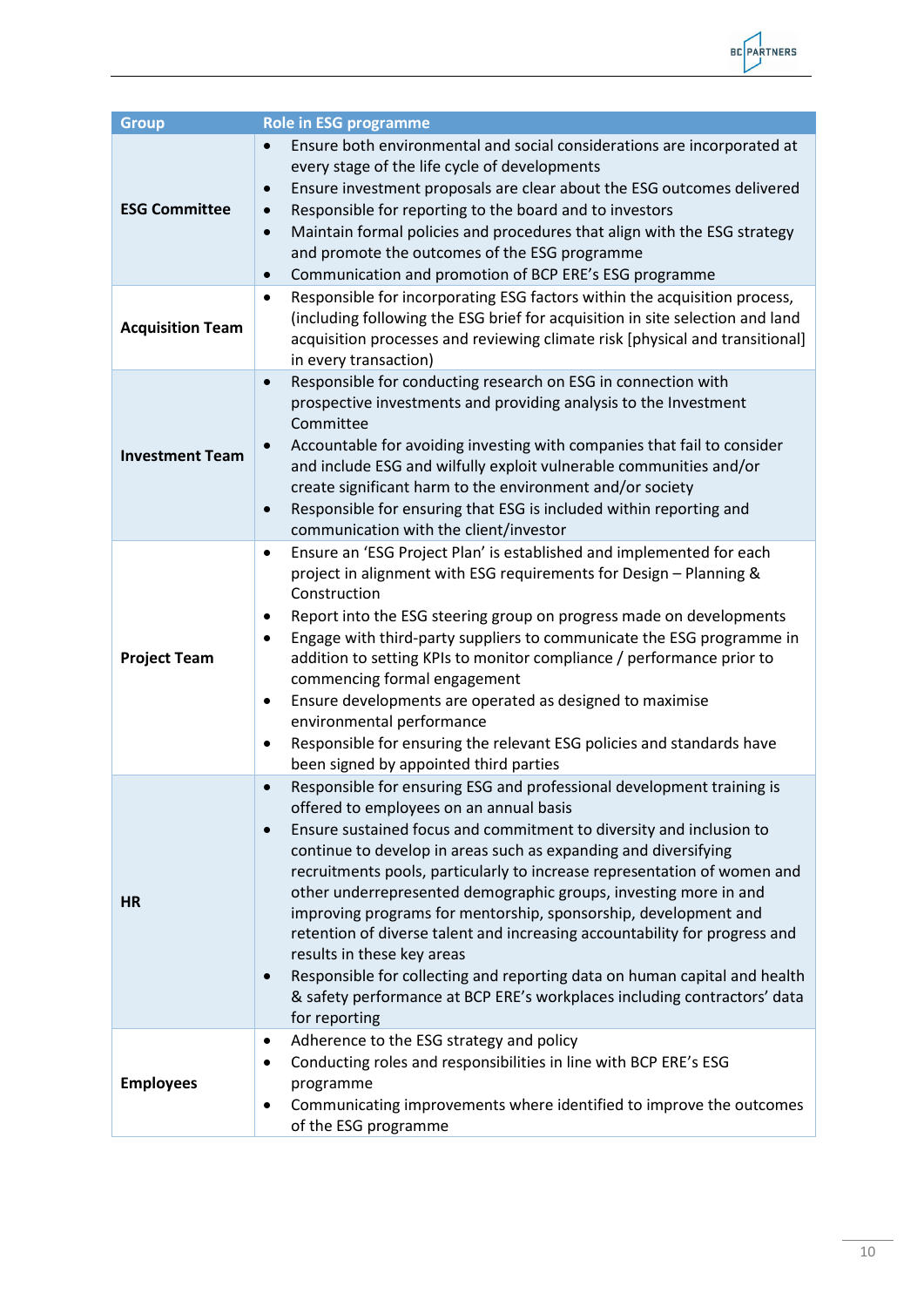# <span id="page-10-0"></span>ESG Reporting

The purpose of this ESG strategy is to provide clear guidance for communicating BCP ERE's ESG activities through routine reporting to key stakeholders. The following section outlines the delivery and governance of these reporting routes.

BCP ERE commits to regular reporting and transparency to its Limited Partners, including but not necessarily limited to an annual firm-level ESG report, reporting of material ESG incidents, and portfolio level reporting as available. In addition, BCP's annual report to the PRI will provide a broad overview of activities with attention to processes and procedures. The table below summarises the ways in which BCP ERE communicates sustainability progress along with the target audiences:

| <b>Item</b>                                                              | <b>Reporting</b><br><b>Level</b> | <b>Target</b><br><b>Audience</b>                              | <b>Prepared</b><br>By  | <b>Details</b>                                                                                                                                                                                                      |
|--------------------------------------------------------------------------|----------------------------------|---------------------------------------------------------------|------------------------|---------------------------------------------------------------------------------------------------------------------------------------------------------------------------------------------------------------------|
| <b>Annual BCP ERE</b><br><b>GRESB</b><br>submission                      | Entity                           | Public,<br>Prospective<br>Clients,<br>Investors               | External<br>Consultant | Largest sustainability benchmark assessment<br>for real estate companies globally. It evaluates<br>participating companies' performance on ESG<br>issues against leading industry standards and<br>peer performance |
| <b>Annual firm-</b><br>level PRI<br>reporting                            | Firm                             | Public,<br>Prospective<br>Clients,<br>Investors               | Internal               | Annual public report in adherence to a set of<br>voluntary Principles reflecting the increasing<br>relevance of ESG issues to investment practices<br>and committing to adopt and implement them.                   |
| <b>Standalone</b><br><b>Annual firm-</b><br>level ESG Report             | Firm                             | Prospective<br>Clients,<br>Investors                          | Internal               | Annual report disclosing ESG performance<br>against a set of pre-determined targets using<br>the appropriate ESG metrics.                                                                                           |
| <b>Standalone</b><br><b>Annual BCP ERE</b><br><b>ESG Report</b>          | Entity                           | Public,<br>Employees,<br>Prospective<br>Clients,<br>Investors | Internal               | Annual BCP ERE ESG Report disclosing ESG<br>performance against the ESG strategy and<br>policy                                                                                                                      |
| <b>ESG Section in</b><br><b>Annual BCP ERE</b><br><b>Investor Report</b> | Entity                           | Prospective<br>Clients,<br>Investors                          | Internal               | Reporting of ESG performance in annual<br>investor report to confirm performance in<br>alignment with the ESG strategy and policy.                                                                                  |

### <span id="page-10-1"></span>GRESB

Since 2020, BCP ERE has been reporting its annual ESG performance under the Global Real-Estate Sustainability Benchmark (GRESB), to ensure consistency in reporting on the fund's progress that can be measured against other similar real-estate funds.



GRESB is the largest sustainability benchmark assessment for real estate companies globally. It evaluates participating companies' performance on ESG issues against leading industry standards and peer performance.

The GRESB assessment is a comprehensive questionnaire requiring companies to submit evidence for how they manage sustainability at the corporate, portfolio and asset level.

#### *GRESB's Mission*

*"The transition to sustainable real assets is one of the most fundamental challenges we face. It can only be met with reliable ESG information, standardised global benchmarks and collective action from all our stakeholders as we work towards a more sustainable future."* - GRESB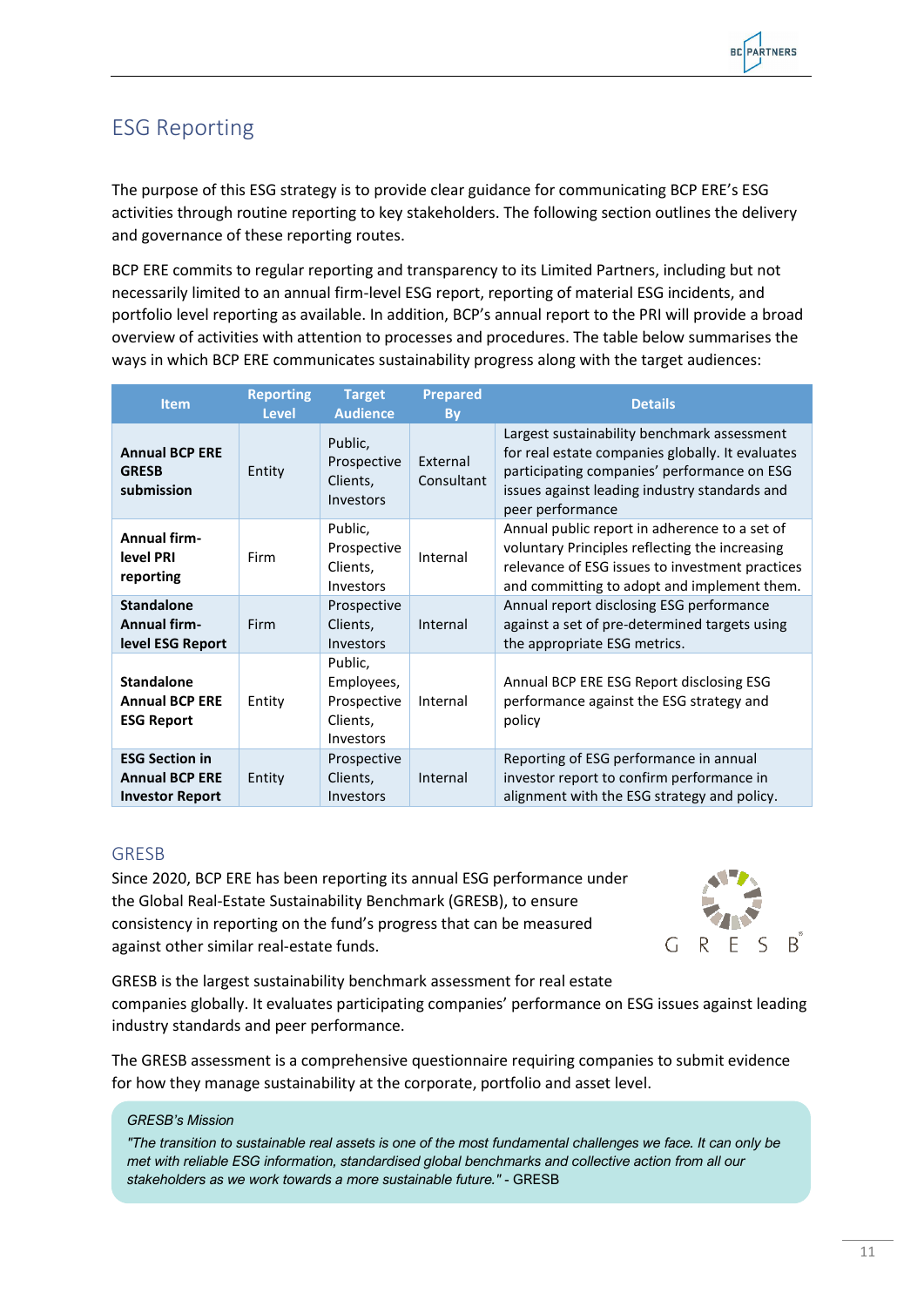# <span id="page-11-0"></span>ESG Implementation Objectives: 2022 - 2024

Below are BCP ERE's ESG objectives for the period 2022-2024. They are based on a process of continual review and improvement. As such, this strategy document may be reviewed and updated periodically (including before the end of its application period).

| <b>Objectives</b>                                                                                                                                                                                         | <b>Frequency</b> |
|-----------------------------------------------------------------------------------------------------------------------------------------------------------------------------------------------------------|------------------|
| Implement an ESG Stakeholder Engagement Programme (e.g. employee training, supply<br>chain, community and social impact)                                                                                  | One-off          |
| Achieve a 4-star GRESB rating                                                                                                                                                                             | Annually         |
| Communicate effectively ESG principles, hold regular meetings on sustainability<br>performance and share best practice findings and ESG data with occupiers                                               | Annually         |
| Conduct an employee satisfaction survey                                                                                                                                                                   | Annually         |
| Be in touch with communities through engagement initiatives, regular communication<br>channels and consider investing in their advancement                                                                | Annually         |
| Participate in an ESG Benchmark (e.g. GRESB) in order to maintain and improve ESG<br>performance.                                                                                                         | Annually         |
| On-going management and disclosure of ESG performance in development projects                                                                                                                             | Annually         |
| Review and update the ESG Implementation Objectives                                                                                                                                                       | Annually         |
| Carry out a professional carbon assessment at BCP ERE employee level                                                                                                                                      | Annually         |
| Achieve Green Building Certification Scheme in accordance with country of operation<br>for office developments over which BCPERE takes control as early as concept design<br>stage (refer to table below) | Ad-hoc           |
| Achieve BREEAM rating for existing office investments post design stage                                                                                                                                   | Ad-hoc           |

### <span id="page-11-1"></span>Green Building Certification Schemes for Office Developments

| <b>Country</b> | <b>Green Building Certification Scheme</b> | <b>Certification Level</b> |
|----------------|--------------------------------------------|----------------------------|
|                | <b>DGNB</b>                                | Gold                       |
| Germany        | <b>BREEAM</b>                              | Excellent                  |
|                | <b>LEED</b>                                | Gold                       |
| <b>France</b>  | <b>HQE</b>                                 | Excellent                  |
|                | <b>BREEAM</b>                              | Excellent                  |
| <b>UK</b>      | <b>BREEAM</b>                              | Excellent                  |
|                | <b>BREEAM</b>                              | Excellent                  |
| Italy          | <b>LEED</b>                                | Gold                       |

These certifications levels are to be considered as minimum requirements; however, we may choose one relevant label on a case-by-case basis (location, size, etc.).

In addition to the Green Building Certification Schemes highlighted above, BCP ERE will also consider other certifications schemes such as BiodiverCity, WiredScore and WELL on a case-by-case basis.